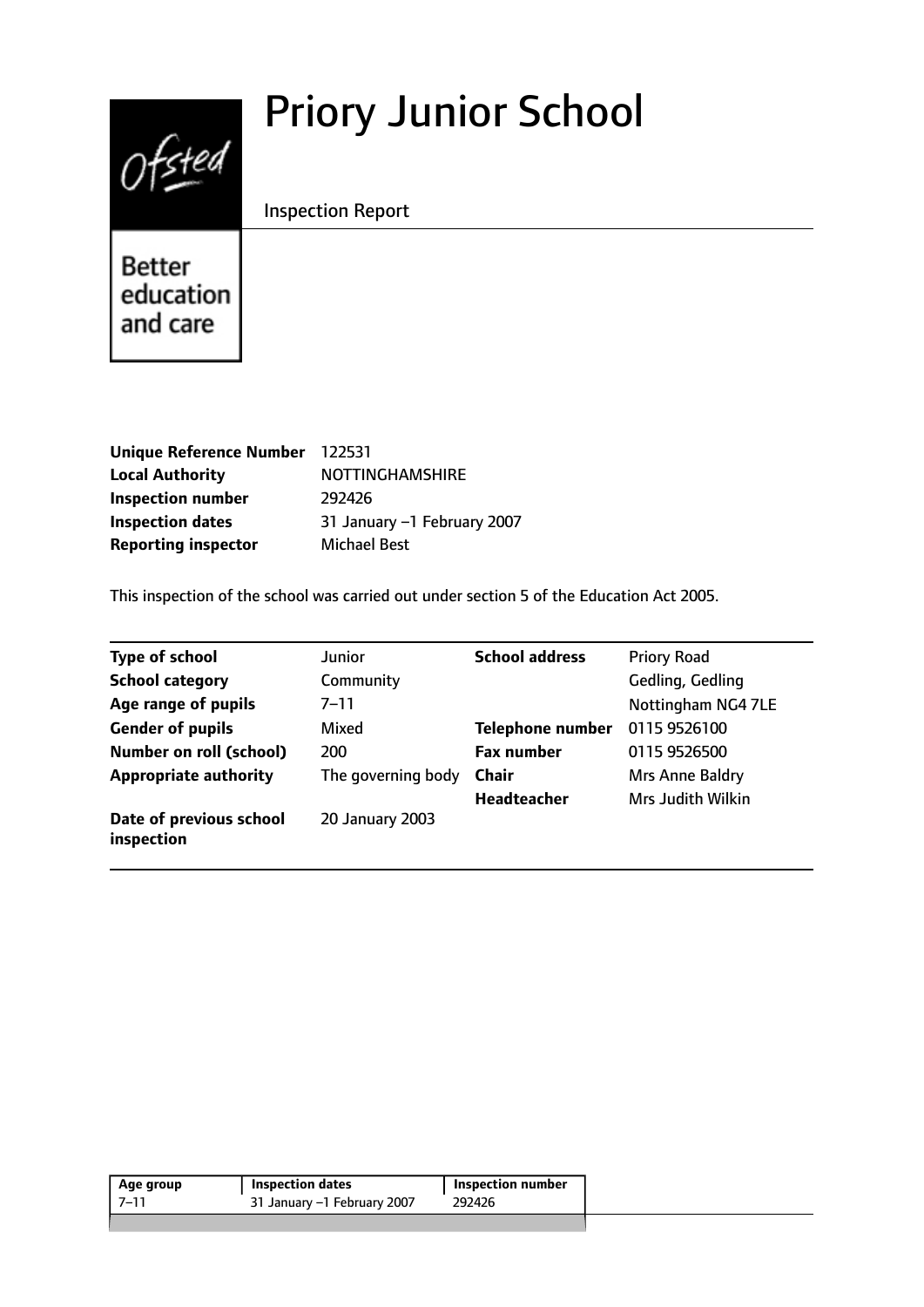© Crown copyright 2007

Website: www.ofsted.gov.uk

This document may be reproduced in whole or in part for non-commercial educational purposes, provided that the information quoted is reproduced without adaptation and the source and date of publication are stated.

Further copies of this report are obtainable from the school. Under the Education Act 2005, the school must provide a copy of this report free of charge to certain categories of people. A charge not exceeding the full cost of reproduction may be made for any other copies supplied.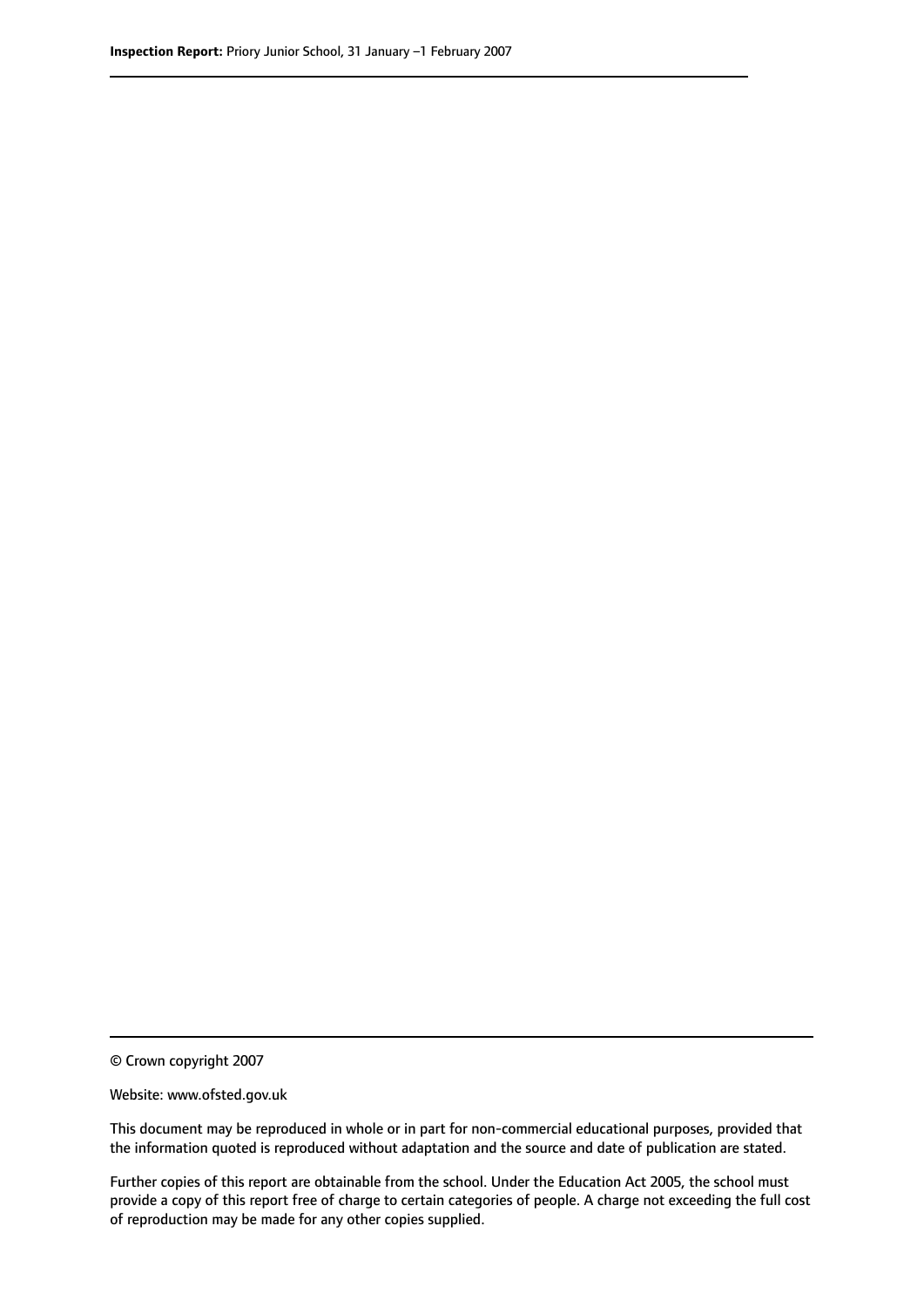# **Introduction**

The inspection was carried out by two Additional Inspectors.

## **Description of the school**

The school is smaller in size than most primary schools. It serves an established area of privately owned and rented homes in a former coal mining area on the outskirts of Nottingham. The prosperity of the area is broadly average. Most pupils transfer from the nearby infant school where they reach generally above average standards in their end of Year 2 assessments. Pupil mobility is below average.

The proportion of pupils with learning difficulties and/or disabilities is lower than in most other schools. The number of pupils who have a statement of special educational need (SEN), is below the national average. The proportions of pupils whose home language is not English or who are from minority ethnic groups are below national averages.

## **Key for inspection grades**

| Grade 1 | Outstanding  |
|---------|--------------|
| Grade 2 | Good         |
| Grade 3 | Satisfactory |
| Grade 4 | Inadequate   |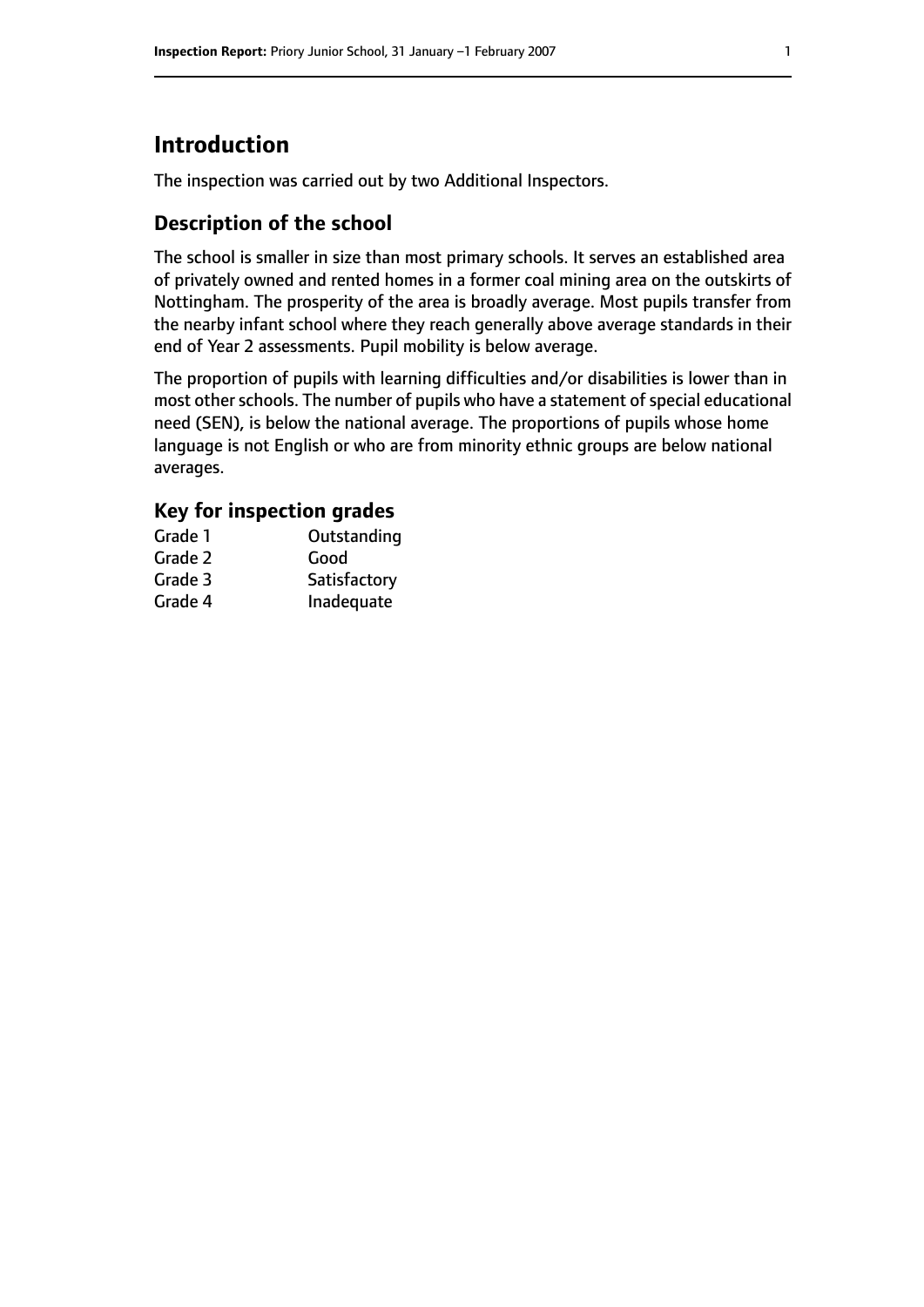## **Overall effectiveness of the school**

#### **Grade: 3**

Inspectors agree with the school that its overall effectiveness is satisfactory. The school is improving because new procedures for assessing and tracking pupils' progress are raising teachers' expectations and improving standards. The school's leaders and governors share a secure vision for the development of the school which is clearly focused on promoting pupils' personal development and well-being, and improving standards. The school's plans for its future are in line with national priorities. Although these and other developments, particularly in forging meaningful links between subjects, have helped to raise standards overall in the last three years, their general impact has been satisfactory rather than good. Achievement is satisfactory. This is because the school's analysis of the information available about pupils' progress has not been rigorous enough in identifying how to improve and maintain their achievement. Analysis of 2006 statutory test papers indicated weaknesses in pupils' scientific enquiry and thinking skills, and their interpretation of written problems. With improved information now available to managers and staff, the school has increased the targets for pupils to reach in the statutory tests in 2007 and 2008. The actions taken to improve teaching are starting to show through in pupils' work and indicate an upturn in pupils' achievement. The school provides satisfactory value for money and has a satisfactory capacity for further improvement.

Inspection evidence confirms the positive impact of teachers' and learners' efforts to raise standards in the present Year 6 group. Teachers' latest assessments of pupils' work indicate that standards of work are generally above average. Pupils are now making at least satisfactory and often good progress because teachers are providing them with greater challenge. The increased emphasis on developing the use and application of skills and knowledge is evident in pupils' increased confidence in approaching problem-solving situations. Pupils' success and enjoyment of learning is reflected in their sustained attention in lessons, considerate behaviour and good attendance.

Teaching and learning are satisfactory. Teachers have improved their identification and monitoring of those pupils needing specific support to reach and maintain a higher standard in their work. Their marking of pupils' work lacks consistency. Pupils know their targets for improvement but some are unsure of what these targets mean or what they need to do to improve. The curriculum is satisfactory. The school's good provision for extra-curricular activities is well supported by pupils who make good gains in their fitness and team skills. Recent well-conceived improvements, including the promotion of scientific reasoning and thinking skills, are yet to be fully embedded. Pupils make satisfactory progress in developing the skills that will contribute to their future economic well-being. Pastoral care is good. Pupils successfully learn about keeping safe and develop a good understanding of healthy lifestyles.

#### **What the school should do to improve further**

• Raise pupils' achievement by improving their application of skills, knowledge and understanding, particularly in scientific enquiry.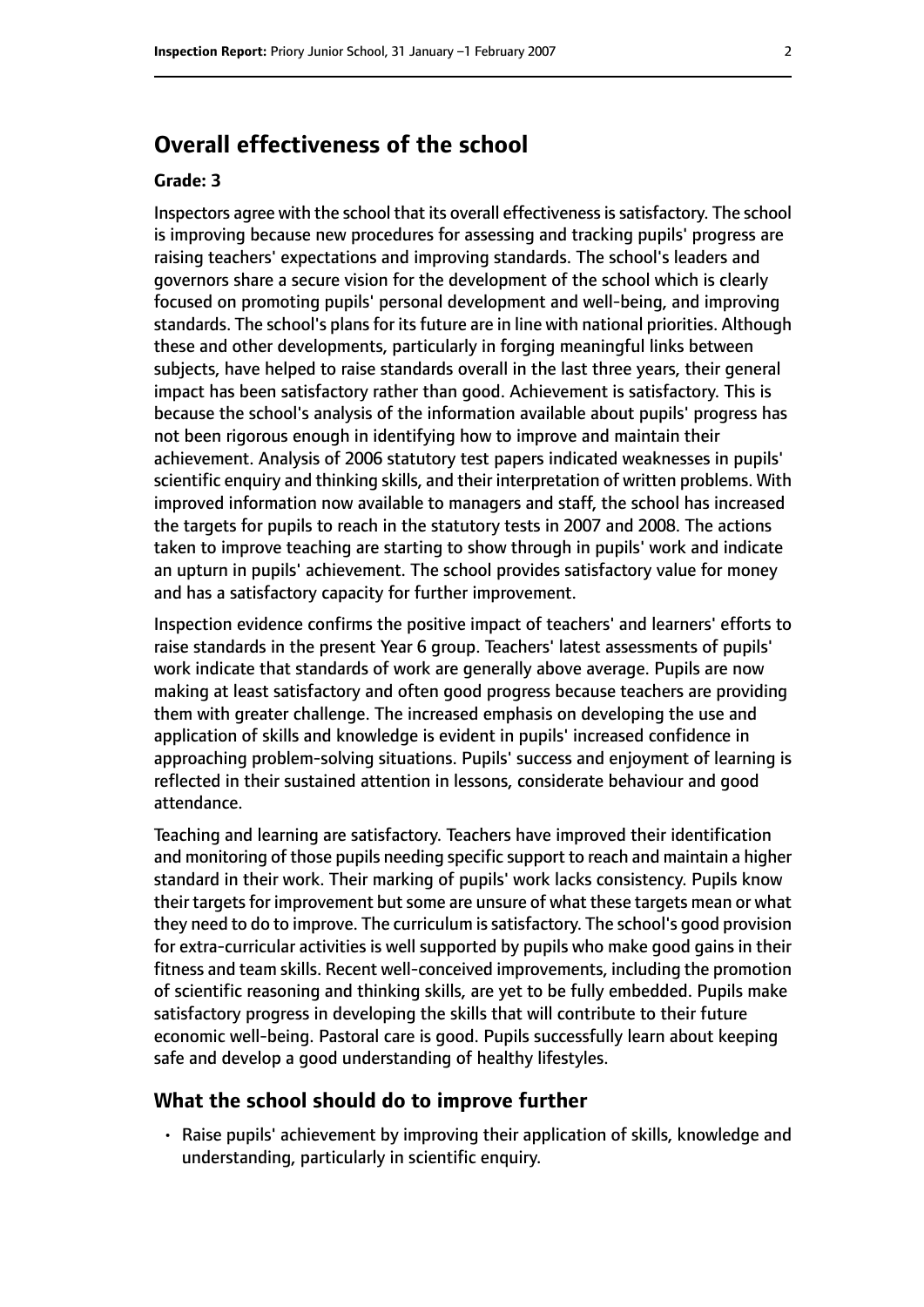- Improve the quality of teaching and learning, in particular by ensuring that pupils are fully aware of what they need to do to improve their work.
- Embed the school's procedures for assessing and tracking pupils' progress to ensure that all pupils, and especially those with the capacity to reach the higher levels, make the best possible progress as they move through the school.

## **Achievement and standards**

#### **Grade: 3**

Overall, standards have risen since the last inspection and were above average in 2004 and 2005. In 2006, standards at the end of Year 6 were broadly average. When these pupils were tested and assessed at the end of Year 2, their standards were broadly average; fewer pupils than usual reached the higher levels, particularly in writing and science. Overall, achievement was broadly satisfactory in 2004 and 2005. In 2006, it was broadly satisfactory in English and mathematics and the school's targets were met. However, achievement was lower in science for, although nearly all pupils reached the expected national standard, too few gained the higher level. Analysis of papers indicates that pupils lost valuable marks on questions that required extended answers, particularly those involving more complex comprehension, reasoning and thinking skills. The school has changed the way in which it teaches these skills and that is why standards are now improving. Overall, the differences in standards between boys and girls in 2006 were not significant but many boys did not make consistently good enough progress from when they joined the school.

The current position indicates that the school's targets are challenging but achievable. Standards in English are slightly ahead of those in mathematics and science. Pupils with learning difficulties and/or disabilities, and those at the early stages of learning English as an additional language, make satisfactory progress.

## **Personal development and well-being**

#### **Grade: 2**

Pupils' spiritual, moral, social and cultural development is good. They benefit from many opportunities to pause and reflect, as shown in their thoughtful writing about their 'dream world'. Through writing and discussions, pupils have a good and growing understanding of their feelings. Pupils' behaviour is good. Their attendance has improved since the previous inspection and is above average. They respect the views and opinions of others and work well with each other.

Pupils make good progress in developing the personal qualities that will enable them to contribute to the community, notably through the School Council, which supports effective links with pupils in different classes, and by caring for one another in the playground as'buddies' to the younger pupils. Pupils value their involvement in sporting activities and enjoy the healthy snacks and lunches the school provides.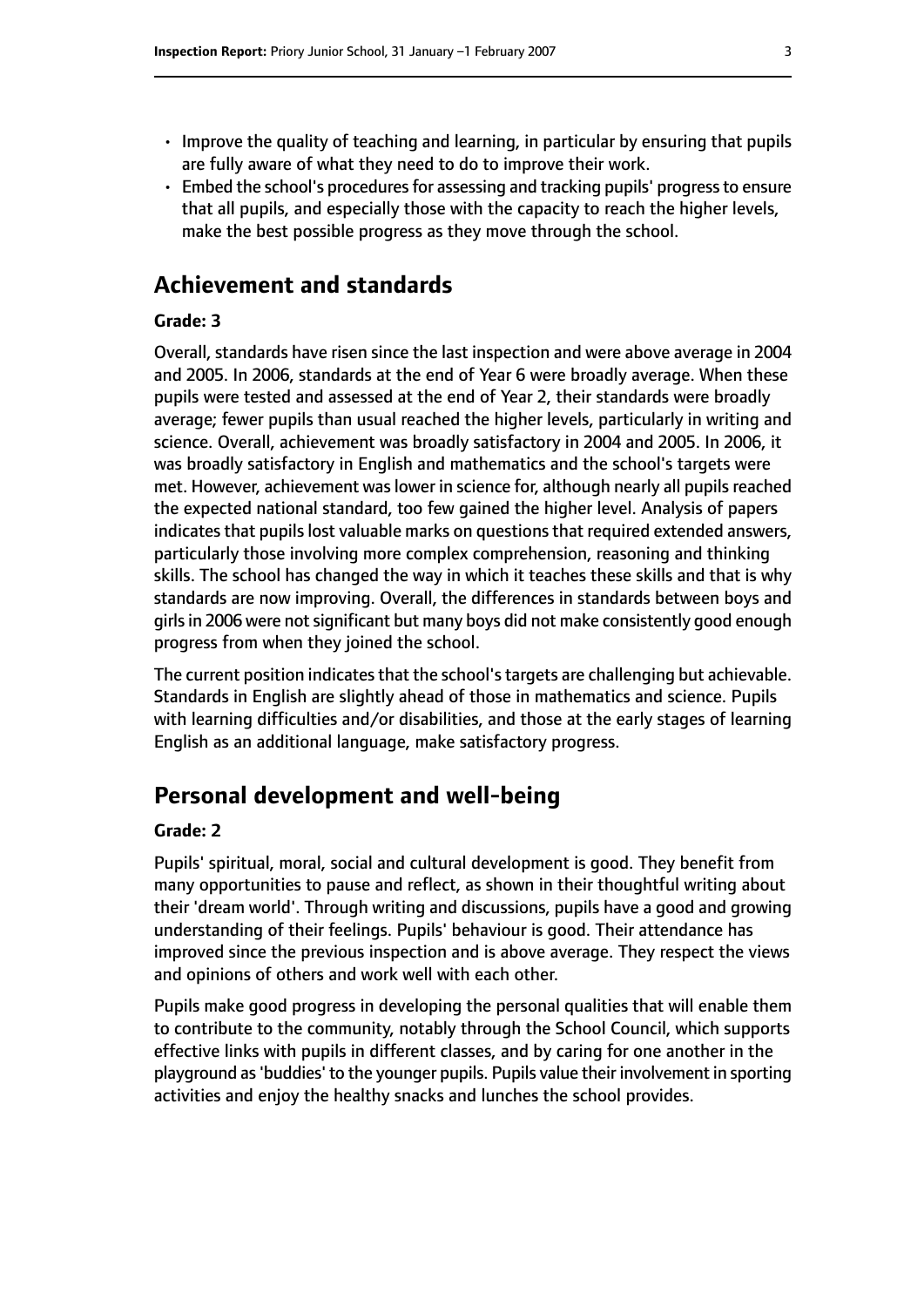## **Quality of provision**

#### **Teaching and learning**

#### **Grade: 3**

Teaching and learning are satisfactory. The proportion of good teaching is improving because teachers' expectations are rising. Relationships between staff and pupils are good, and teaching assistants provide good support for pupils. Pupils say they 'really enjoy' and 'learn a lot' in lessons where they are actively involved in contributing ideas, showing initiative and explaining their reasoning. Teachers manage lessons well but occasionally the pace of learning slows when teachers' explanations and instructions are too complex, and pupils need to ask for clarification. Although the marking of pupils' work is regular and there are some good examples evident, teachers' highlighting of what individual pupils need to do to improve their work is not consistent.

#### **Curriculum and other activities**

#### **Grade: 3**

Pupils appreciate the way the school brings the curriculum to life, particularly the residential visits that foster team-work and visits to places of interest. The curriculum for pupils with learning difficulties and/or disabilities is well matched to their needs, though the school is not consistently responsive to the different needs of boys and girls from year to year. The school's programme for personal, social and health education, and citizenship, is good and successfully promotes pupils' personal development, particularly through the many opportunities for them to contribute to, and take responsibilities in, the community.

#### **Care, guidance and support**

#### **Grade: 3**

Overall, the school provides satisfactory care, guidance and support for its pupils. Staff are highly committed to promoting pupils' health and safety. Child protection arrangements are robust and meet current requirements and risk assessments are carefully attended to. However, in this safe and caring environment, learners do not always reach challenging targets. The systems that the school has recently put in place to check on pupils' progress are fit for purpose but their impact is not yet reflected in statutory results. Teachers give pupils targets for what they need to learn next, though some pupils do not have a clear understanding of what they mean. Pupils with learning difficulties and/or disabilities receive good support. One parent wrote: 'When I approached the school regarding personal mattersimpacting on my child's well-being I always found all staff very approachable and supportive.'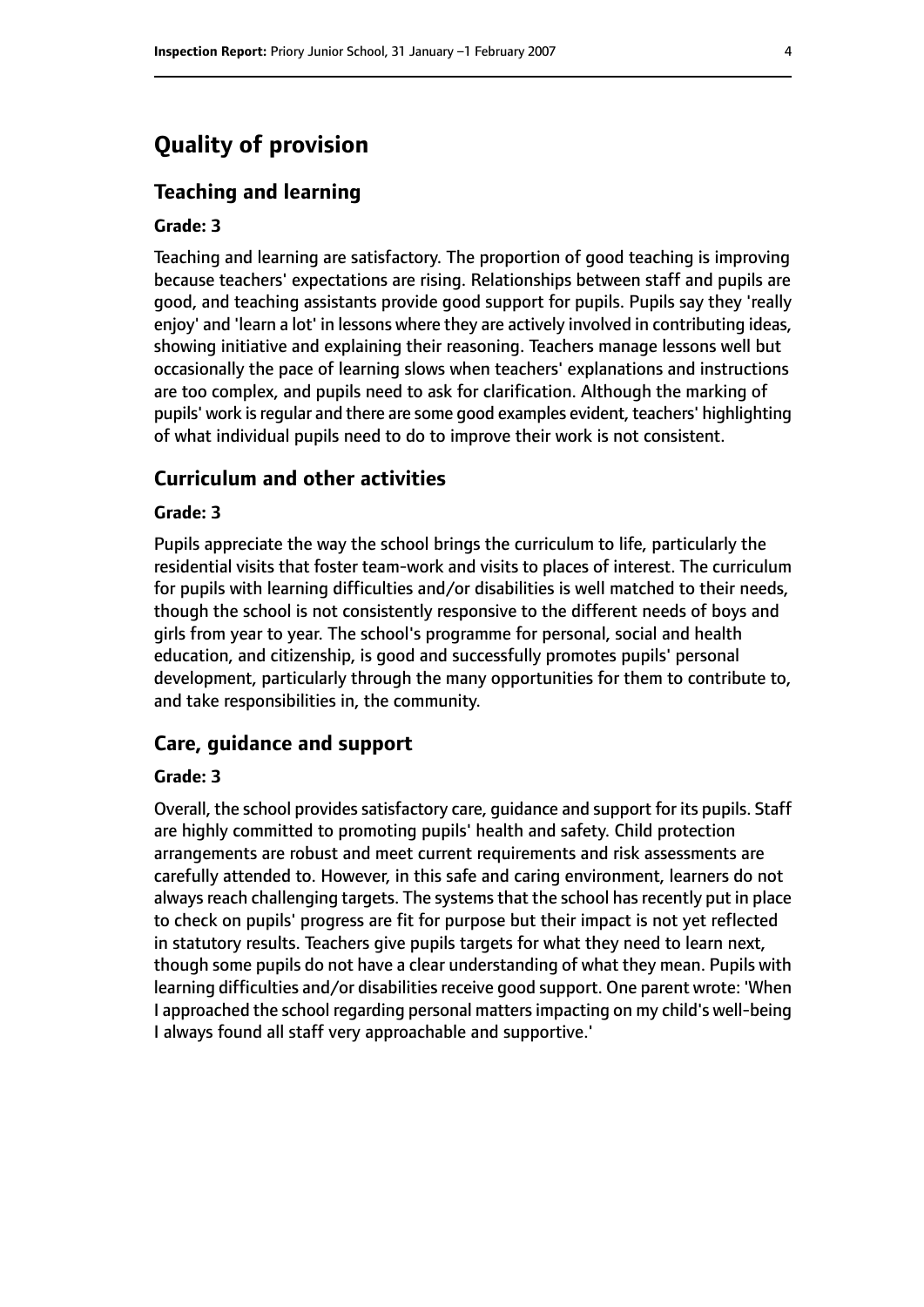## **Leadership and management**

#### **Grade: 3**

The impact of leadership and management is satisfactory. The headteacher promotes a strong team spirit. Staff and governors work well together and give high priority to pupils' pastoral care. Subject leaders know the strengths and shortcomings in their subject areas but shortcomings in assessment and tracking systems have reduced the impact of the school's efforts in monitoring and evaluating provision and outcomes. Recent developments have provided the missing link in the chain for raising standards and improved the school's capacity to support individual pupils, particularly those with the capability to reach the higher levels.

Parents are supportive of the school and speak well of the help they and their children receive from staff. Links with partner schools and other agencies are satisfactory overall. There are good arrangements for easing the transition of pupils to high school. Induction arrangements for pupils transferring into Year 3 are satisfactory. Day-to-day routines are well established. Administrative staff provide good support and the caretaker and his team maintain the premises to a high standard. Resources are of good quality and well-used by staff and pupils. Suitable financial procedures are in place. The governance of the school is satisfactory. Governors are working to develop their role as the school's critical friend. Regular visits by the chair of governors, and the recent involvement of other governors in working on policy reviews in school, are helping to inform their first-hand understanding of the school's work.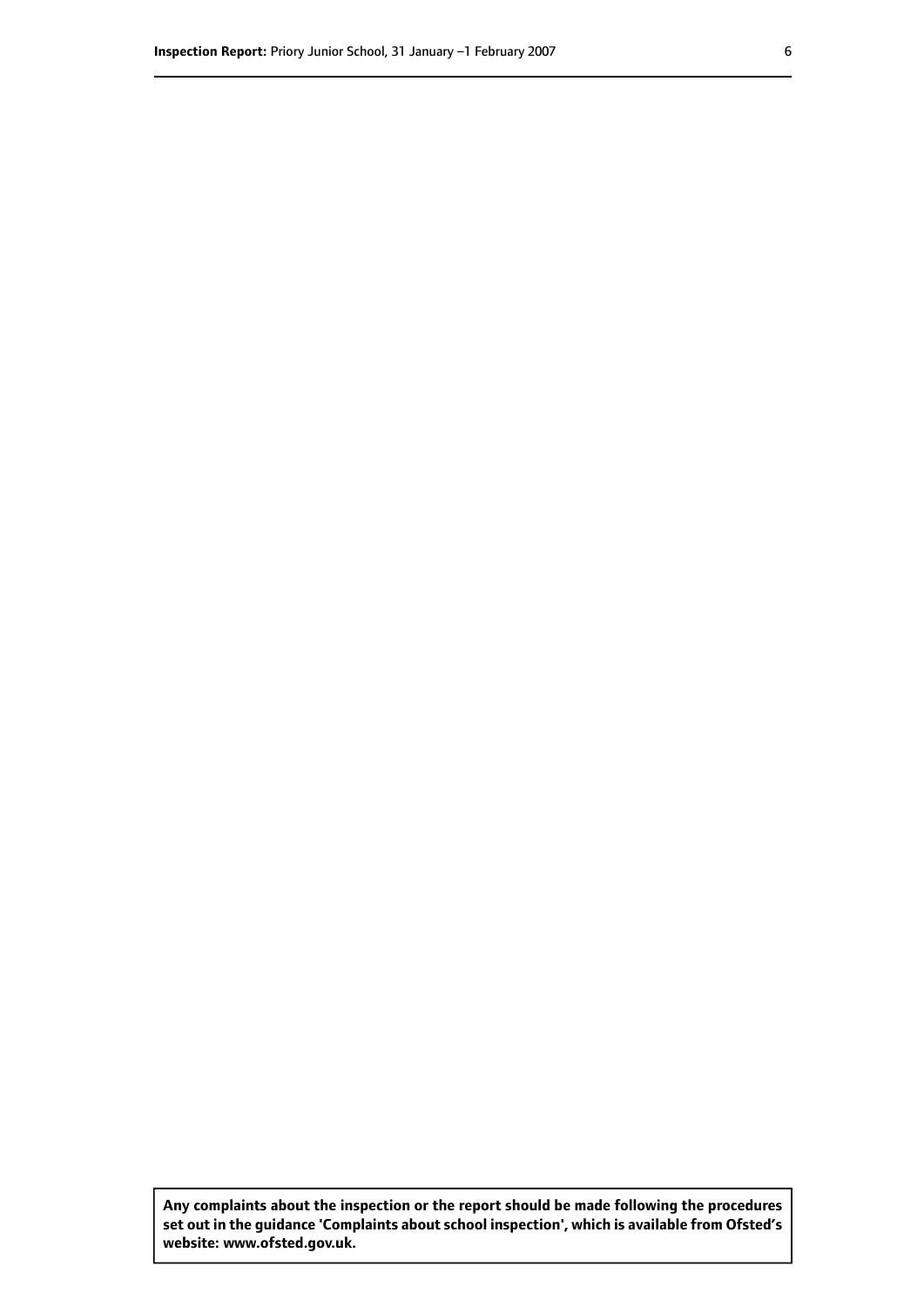# **Inspection judgements**

| Key to judgements: grade 1 is outstanding, grade 2 good, grade 3 satisfactory, and grade 4 | <b>School</b>  |
|--------------------------------------------------------------------------------------------|----------------|
| inadeauate                                                                                 | <b>Overall</b> |

## **Overall effectiveness**

| How effective, efficient and inclusive is the provision of education, integrated<br>care and any extended services in meeting the needs of learners? |     |
|------------------------------------------------------------------------------------------------------------------------------------------------------|-----|
| How well does the school work in partnership with others to promote learners'<br>well-being?                                                         |     |
| The effectiveness of the school's self-evaluation                                                                                                    |     |
| The capacity to make any necessary improvements                                                                                                      |     |
| Effective steps have been taken to promote improvement since the last<br>inspection                                                                  | Yes |

### **Achievement and standards**

| How well do learners achieve?                                                                               |  |
|-------------------------------------------------------------------------------------------------------------|--|
| The standards <sup>1</sup> reached by learners                                                              |  |
| How well learners make progress, taking account of any significant variations between<br>groups of learners |  |
| How well learners with learning difficulties and disabilities make progress                                 |  |

## **Personal development and well-being**

| How good is the overall personal development and well-being of the<br>learners?                                  |  |
|------------------------------------------------------------------------------------------------------------------|--|
| The extent of learners' spiritual, moral, social and cultural development                                        |  |
| The behaviour of learners                                                                                        |  |
| The attendance of learners                                                                                       |  |
| How well learners enjoy their education                                                                          |  |
| The extent to which learners adopt safe practices                                                                |  |
| The extent to which learners adopt healthy lifestyles                                                            |  |
| The extent to which learners make a positive contribution to the community                                       |  |
| How well learners develop workplace and other skills that will contribute to<br>their future economic well-being |  |

## **The quality of provision**

| How effective are teaching and learning in meeting the full range of the<br>learners' needs?          |  |
|-------------------------------------------------------------------------------------------------------|--|
| How well do the curriculum and other activities meet the range of needs<br>and interests of learners? |  |
| How well are learners cared for, guided and supported?                                                |  |

 $^1$  Grade 1 - Exceptionally and consistently high; Grade 2 - Generally above average with none significantly below average; Grade 3 - Broadly average to below average; Grade 4 - Exceptionally low.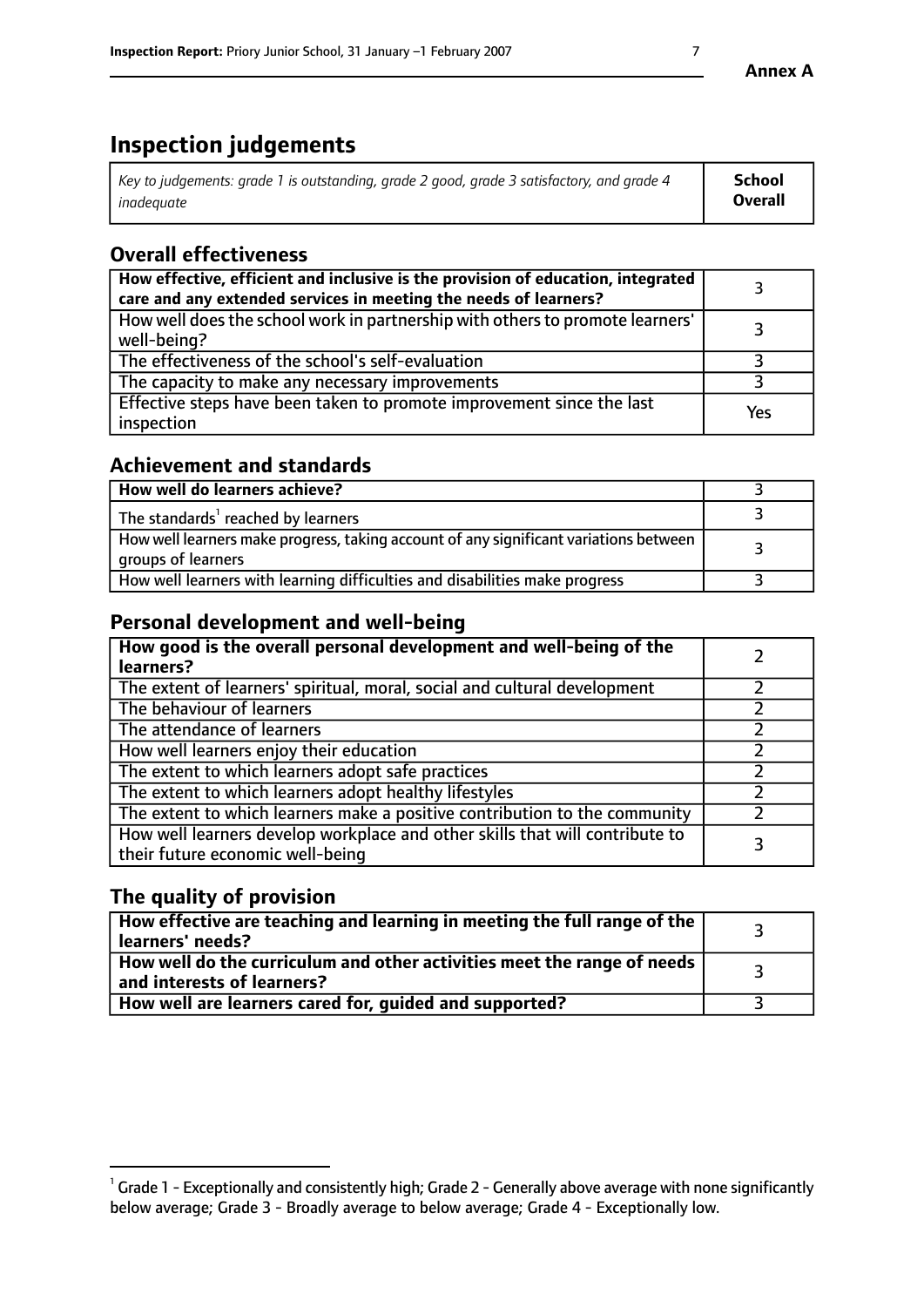# **Leadership and management**

| How effective are leadership and management in raising achievement<br>and supporting all learners?                                              |           |
|-------------------------------------------------------------------------------------------------------------------------------------------------|-----------|
| How effectively leaders and managers at all levels set clear direction leading<br>to improvement and promote high quality of care and education |           |
| How effectively performance is monitored, evaluated and improved to meet<br>challenging targets                                                 | 3         |
| How well equality of opportunity is promoted and discrimination tackled so<br>that all learners achieve as well as they can                     |           |
| How effectively and efficiently resources, including staff, are deployed to<br>achieve value for money                                          | 3         |
| The extent to which governors and other supervisory boards discharge their<br>responsibilities                                                  | 3         |
| Do procedures for safequarding learners meet current government<br>requirements?                                                                | Yes       |
| Does this school require special measures?                                                                                                      | <b>No</b> |
| Does this school require a notice to improve?                                                                                                   | No        |